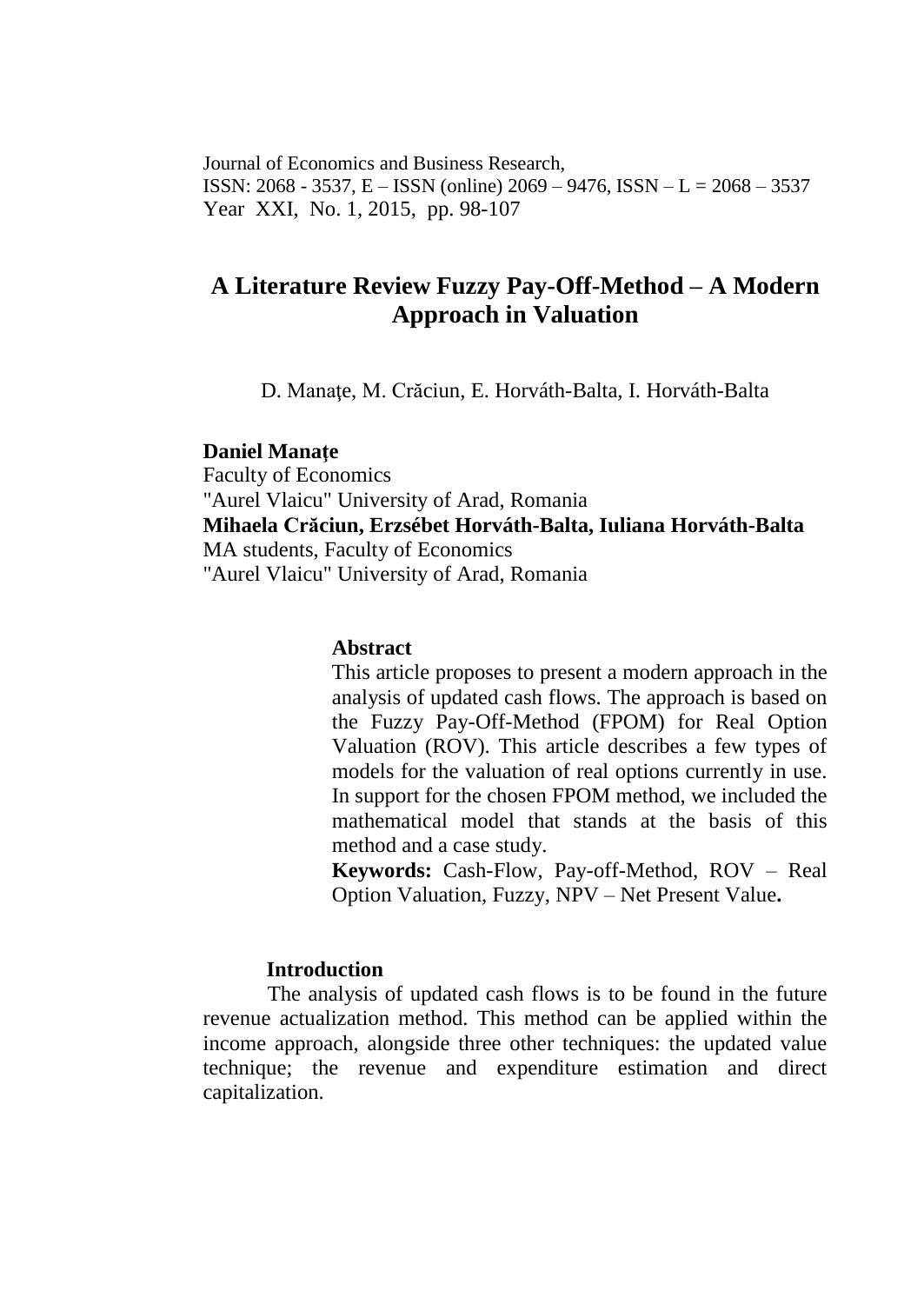D. Manaţe, M. Crăciun, E. Horváth-Balta, I. Horváth-Balta

The update is a technique used to convert a series of future income in their present value using an appropriate discount rate. In order to apply the method, the following steps must be followed:

- Selecting a period of ownership of the investment
- Predicting future cash flows
- Selecting the discount rate
- Converting future cash flows in their updated value

In order to use the updating method, we must be used with the cash flow analysis. The general formula used for updated cash flows is the following (ANEVAR, IROVAL 2008):

$$
Update\ value = \frac{CF_1}{(1+k)^1} + \frac{CF_2}{(1+k)^2} + \frac{CF_3}{(1+k)^3} + \dots + \frac{CF_n}{(1+k)^n}
$$

$$
= \sum_{i=1}^n \frac{CF_i}{(1+k)^i}
$$
where:

where:

 $CF_i =$  cash flows related to a time-span/year

 $K =$  discount rate

 $i =$  the number of periods/years of investment ownership

Real options are investment possibilities and possibilities within investment projects. Real option valuation is valuing these possibilities as "real" options. Valuation started by using the same methods that have been used for financial option valuation.

Next we treat the real options as a modeling problem. The three major components of modeling the value of an (real) option are:

- to model of the future value distribution:
- to calculate the expected value of the future value distribution while mapping negative values of the distribution zero:
- to model the calculation of the PV present value of the expected value.

In present there are four types of models for the valuation of real options currently in use. These are the following:

- *1. differential equation solutions*
- *2. discrete event and decision models*
- *3. simulation based models*
- *4. fuzzy logic based methods*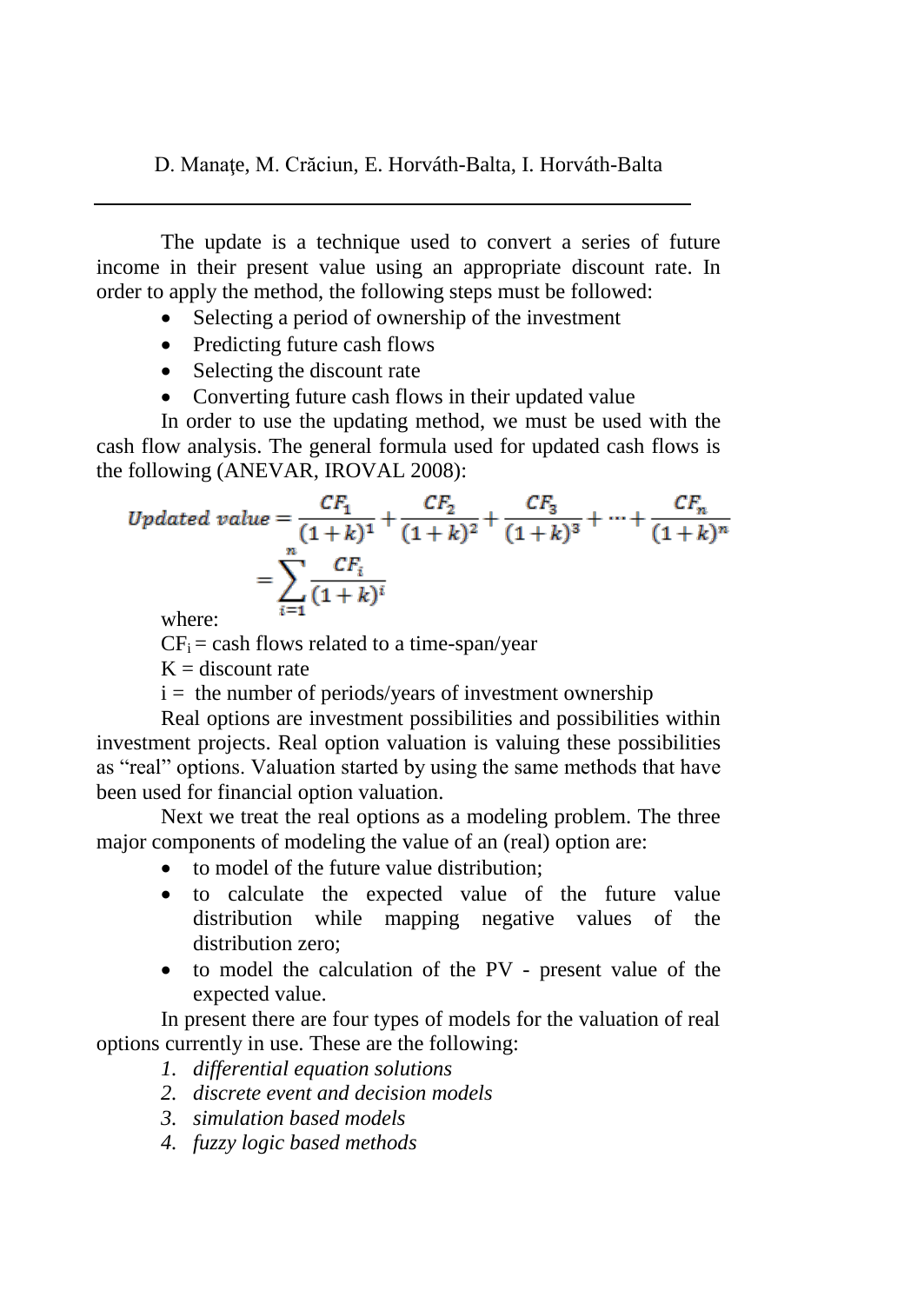Types of models representative for the four aforementioned valuation models are the following:

- *1. The Black & Scholes Model*
- *2. The Binomial Option Valuation Model*
- *3. Datar-Mathews Model for ROV*
- *4. FPOM (Fuzzy Pay-off Method) for ROV.*

# **Literature review**

## *Black & Scholes Model – B&S M(1973)*

This model is a stochastic (GBM) process used to yield a continuous log-normal distribution of future asset value. It consists in calculation of expected value as a probability weighted average of the positive side of the future value distribution, also discounting the expected value to present value with the risk-free rate of return, continuous compounding. Same discount rate will be used for revenue and cost. The input parameters are fed into a formula and it out pops the answer (Collan, Carlsson and Majlender, 2003).

B&S M is a closed form solution, based on the replication argument: Any two assets that yield same cash-flows under the same circumstances must be worth the same price. From a Mathematical point of view it is very elegant and is based on a strict set of assumptions about markets (complete/efficient). The result is presented as a single number (Buckley and Esfandiar, 2008).

## *Binomial Model -BM (1979)*

The BM is a binomial tree process used to create a future value distribution. It uses the backwards iteration to find the option value. Iteration includes discounting with a compounding risk-free rate of return for cost and revenues. With a large number of time steps the result converges with the result from the Black & Scholes model. BM is based on strict assumptions about the markets and needs the input info for standard deviation and up/down probability. The result is presented as a single number, as in the previous model (Boyle, 1986).

## *Datar –Mathews Model – DMM (2004)*

The DMM creates future value distribution, using managercreated cash-flow scenarios as input for a Monte Carlo simulation project that creates a probability distribution (Datar, Mathews and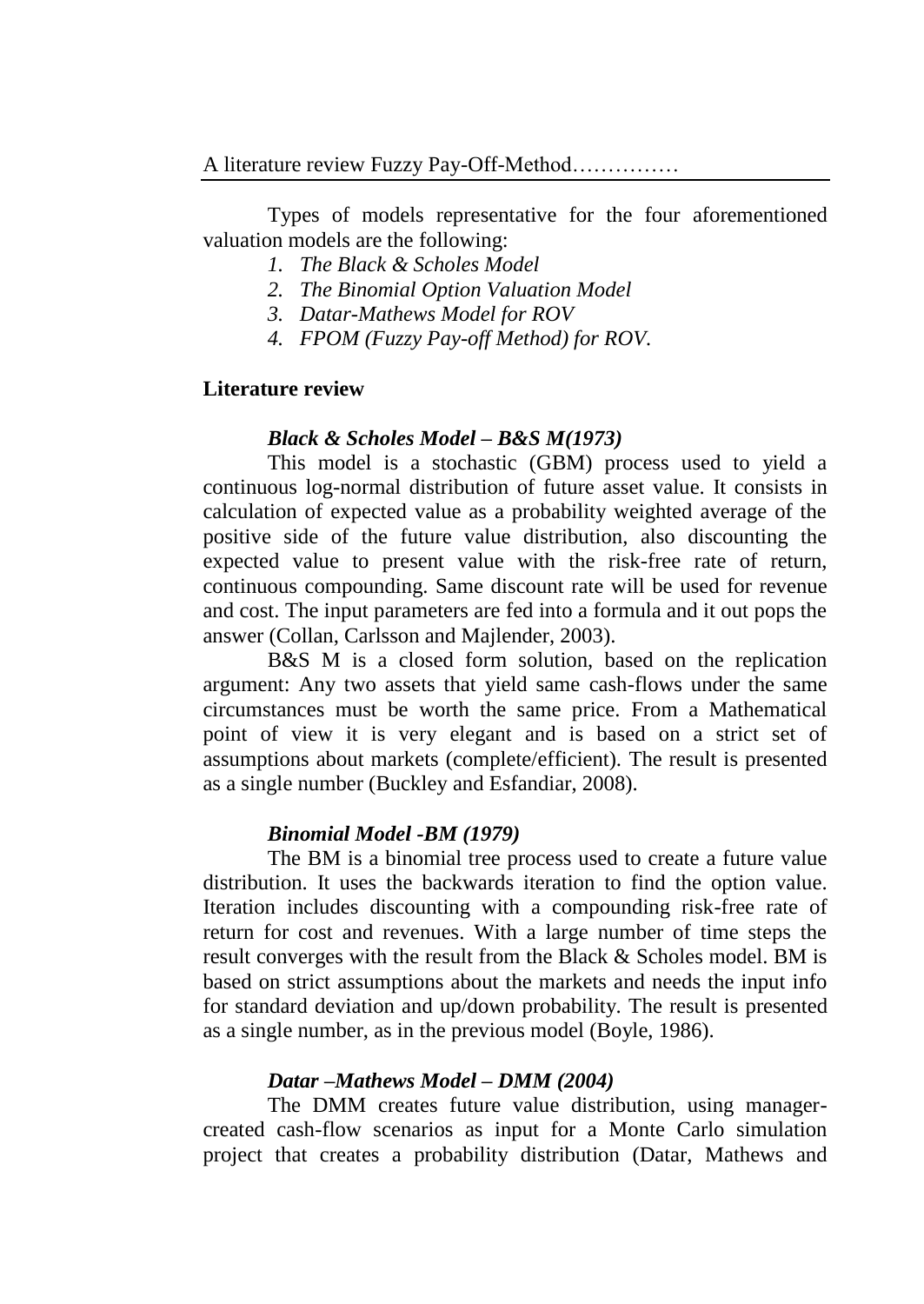D. Manaţe, M. Crăciun, E. Horváth-Balta, I. Horváth-Balta

Johnson, 2007). The expected value is calculated as the probability, weighted average of the positive side of the future value distribution. Thus, the discount rate could be separated from the costs and CF revenues, based on selecting a range of periods. They are no strict assumptions about the markets/reality. The model is designed for spread-sheet software and generates the same answer as Black & Scholes, reachable with same assumptions. The result is presented as a single number, as in the previous models (Mathews and Datar, 2007).

# *Pay-Off Method for Real Option Valuation (2009)*

In POM manager created cash-flow scenarios are used to create (simplified) future value distributions that are treated as fuzzy numbers (often triangular / trapezoidal). The "expected value" is calculated from the fuzzy numbers as the possible mean of the positive side of the fuzzy number. Discounting is done by using separate discount rates for revenues and costs. The POM for ROV compounds interval at the discretion of the user, is no strict assumptions about the markets/reality, is spread-sheet compatible and is designed for the practitioner –"as easy as possible".

The main observations of the Fuzzy Pay-Off Model – FPOM are the following:

- The fuzzy NPV of a project is (equal to) the pay-off distribution of a project value that is calculated with fuzzy numbers.
- The mean value of the positive values of the fuzzy NPV is the possible mean value of the positive fuzzy NPV values.
- ROV calculated from the fuzzy NPV is the possible mean value of the positive fuzzy NPV values multiplied with the positive area of the fuzzy NPV over the total area of the fuzzy NPV.

The ROV value can be derived from the fuzzy NPV. These are the blocks that together make the FPOM for ROV.

# **Mathematical Model for FPOM**

In POM for ROV the real option value is calculate from the fuzzy Net present Value – NPV, with the formula (Collan, Fullér and Mézei, 2009):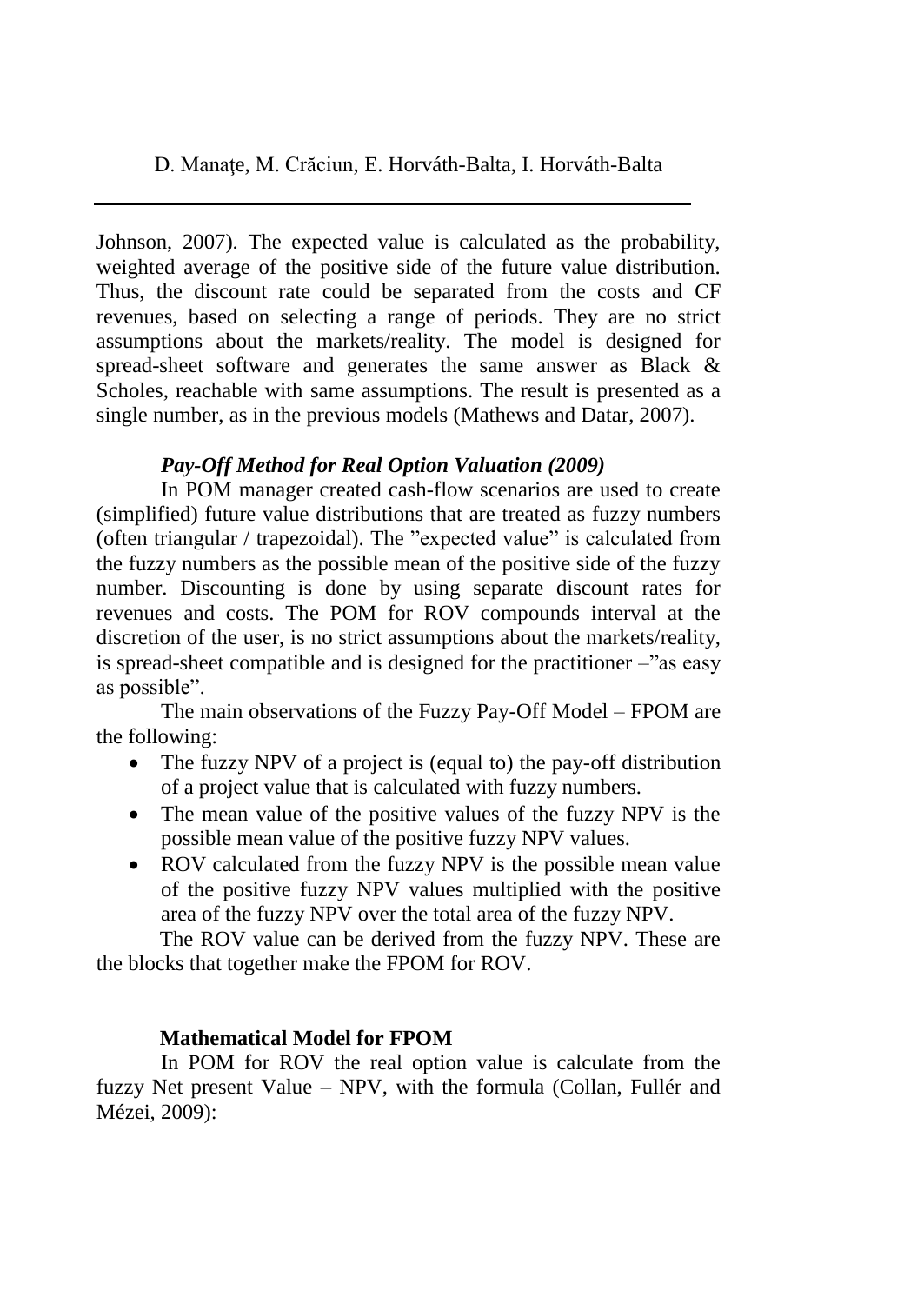$$
ROV = \frac{\int_0^\infty A(x)dx}{\int_{-\infty}^\infty A(x)dx} \times E(A_+)
$$

where (see Figure 1):

A - stands for the fuzzy NPV  $E(A+)$  - denotes the fuzzy mean value of the positive side of the NPV  $\int_{-\infty}^{\infty} A(x) dx$ - computes the area below the whole fuzzy number A  $\int_{0}^{\infty} A(x) dx$ - computes the area below the positive part of A

A positive ROV indicates that it is profitable to invest.

The most used fuzzy numbers are trapezoidal and triangular fuzzy numbers, because they make many operations possible and are intuitively understandable and interpretable.

In this article we use the triangular fuzzy numbers.

**Fig. no. 1**. A triangular fuzzy number A, defined by three points  $[a, \alpha, \beta]$ describing the NPV of a prospective project (percentages are for illustration purpose only) (Collan, Fullér and Mézei, 2009)



The membership function of the right-hand side of a triangular fuzzy number truncated at point a- $\alpha$ -z, where  $0 \le z \le \alpha$ .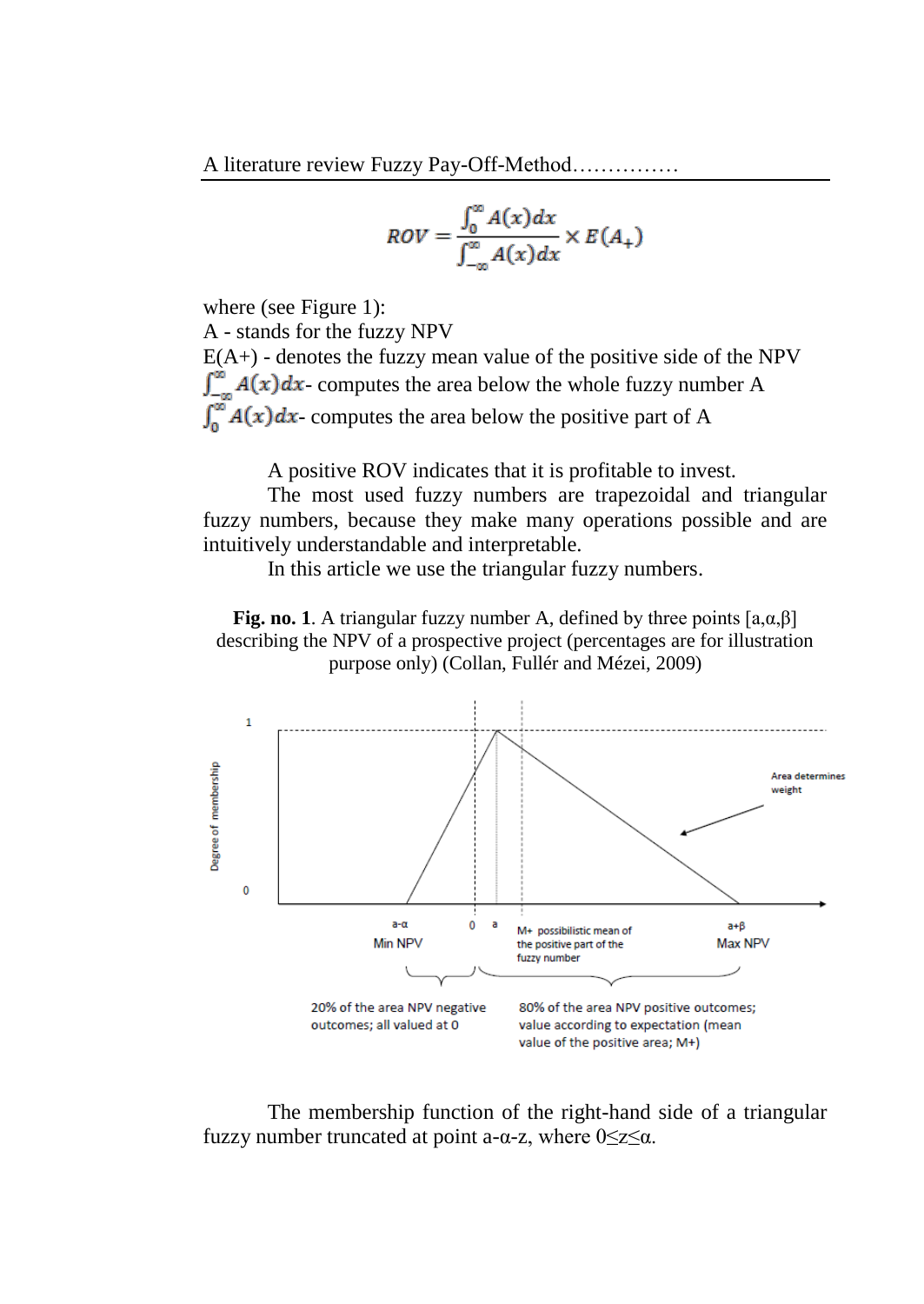$$
(A|z)(t) = \begin{cases} 0 & \text{if } t \le a - a + z, \\ A(t) & \text{otherwise} \end{cases}
$$

So, we get the expected value of the triangular fuzzy number (Collan, Fullér and Mézei, 2009):

$$
E(A_{+}) = \begin{cases} (a - a) > 0 \text{ then } E(A_{+}) = a + \frac{\beta - a}{6} \\ a > 0 > (a - a) \text{ then } E(A_{+}) = a + \frac{\beta - a}{6} + \frac{\alpha - a^{3}}{6a^{2}} \\ a + \beta > 0 > a \text{ then } E(A_{+}) = \frac{a + \beta^{3}}{6\beta^{2}} \\ a + \beta < 0 \text{ then } E(A_{+}) = 0 \end{cases}
$$

# **Case Study Using FPOM for ROV in Analyzing the Cash Flow**

In our article we present the problem of valuating the uncertain cash-flows from APPLE INC Company. The financial data refers to a three-year time period 2011-2013 and have as source the Yahoo! FINANCE Web site.

The FPOM approach is based on three steps (Muzzioli and Torricelli, 2000):

**Step 1:** Build a number of cash-flow scenarios and perform present value & NPV calculations;

| <b>Pay-off distribution</b>                                          | <b>Fuzzy</b><br>number |
|----------------------------------------------------------------------|------------------------|
| Maximum scenario NPV                                                 | $a + b$                |
| Best guess scenario NPV                                              | a                      |
| Minimum scenario NPV                                                 | $a-\alpha$             |
| Distance between best guess scenario NPV and<br>maximum scenario NPV |                        |
| Distance between best guess scenario NPV and<br>minimum scenario NPV | $\alpha$               |

|  |  |  |  | Step 2: Create the pay-off distribution; |
|--|--|--|--|------------------------------------------|
|--|--|--|--|------------------------------------------|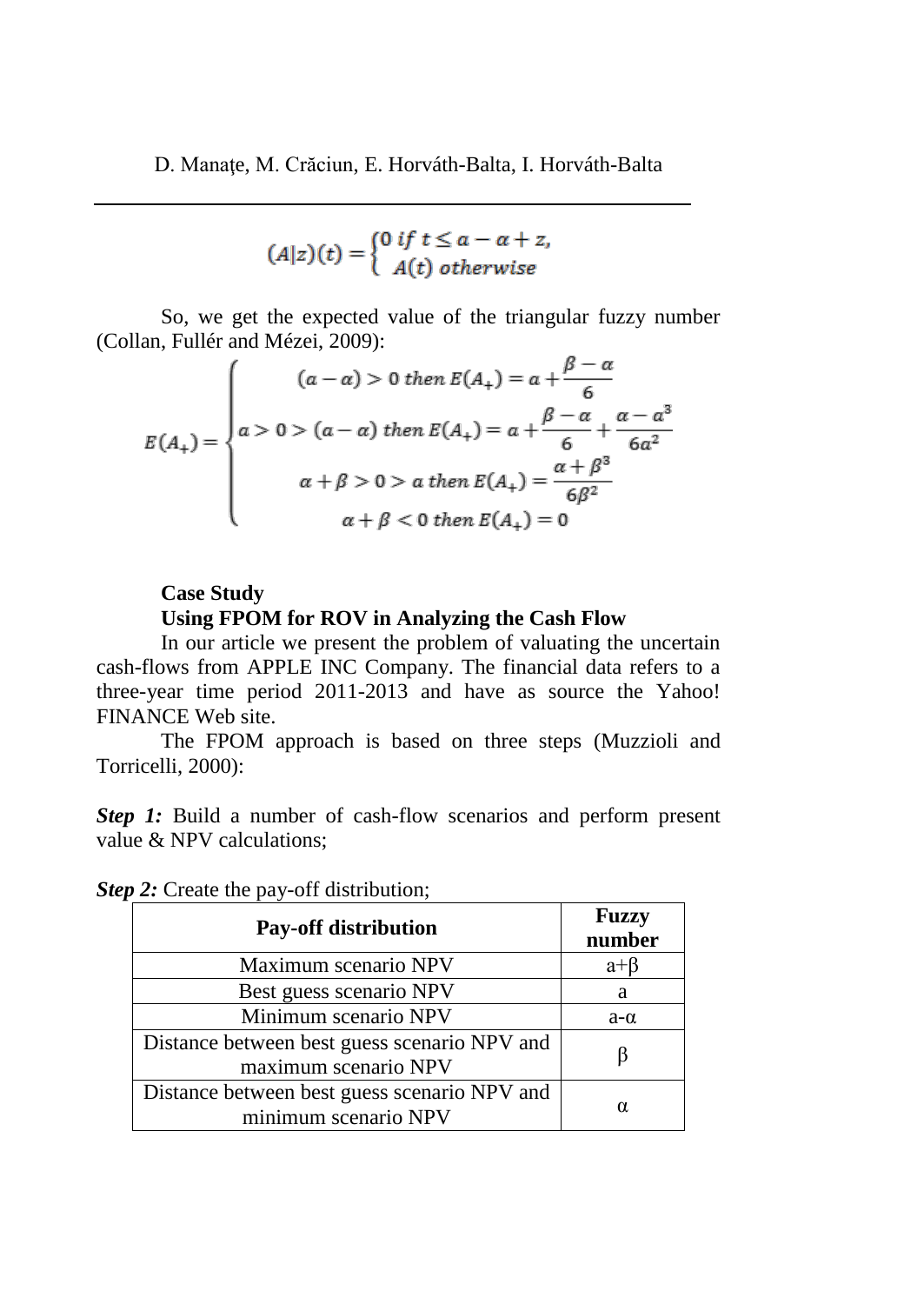*Step 3:* Calculate descriptive for additional decision-support.

The input information available is in the form of three future cash-flow scenarios: Best estimate – most likely, Minimum possible – pessimistic, Maximum possible – optimistic.

Table no. 1 and the Figure no. 2 reflect data from the Cash Flow.



**Fig. no. 2**. Cash-Flow Diagram- APPLE INC Company Data refers to a three-year time period 2011-2013

**Table no. 1**. Cash-Flow from Financial Statement of APPLE INC Company data refers to a three-year time period 2011-2013

| <b>Structures</b>                                              | 2011         | 2012         | 2013         |  |
|----------------------------------------------------------------|--------------|--------------|--------------|--|
| <b>Net Income</b>                                              | 25.922.000   | 41.733.000   | 37.037.000   |  |
| <b>Operating Activities, Cash Flows Provided By or Used In</b> |              |              |              |  |
| Depreciation                                                   | 1.814.000    | 3.277.000    | 6.757.000    |  |
| Adjustments To Net Income                                      | 4.036.000    | 6.145.000    | 3.394.000    |  |
| <b>Changes In Accounts Receivables</b>                         | $-1.791.000$ | $-6.965.000$ | $-1.949.000$ |  |
| <b>Changes In Liabilities</b>                                  | 8.664.000    | 9.843.000    | 8.320.000    |  |
| Changes In Inventories                                         | 275.000      | $-15.000$    | $-973.000$   |  |
| Changes<br>In<br>Operating<br>Other                            |              |              |              |  |
| Activities                                                     | $-1.391.000$ | $-3.162.000$ | 1.080.000    |  |
| <b>Total Cash Flow From</b>                                    | 37.529.000   | 50.856.000   | 53.666.000   |  |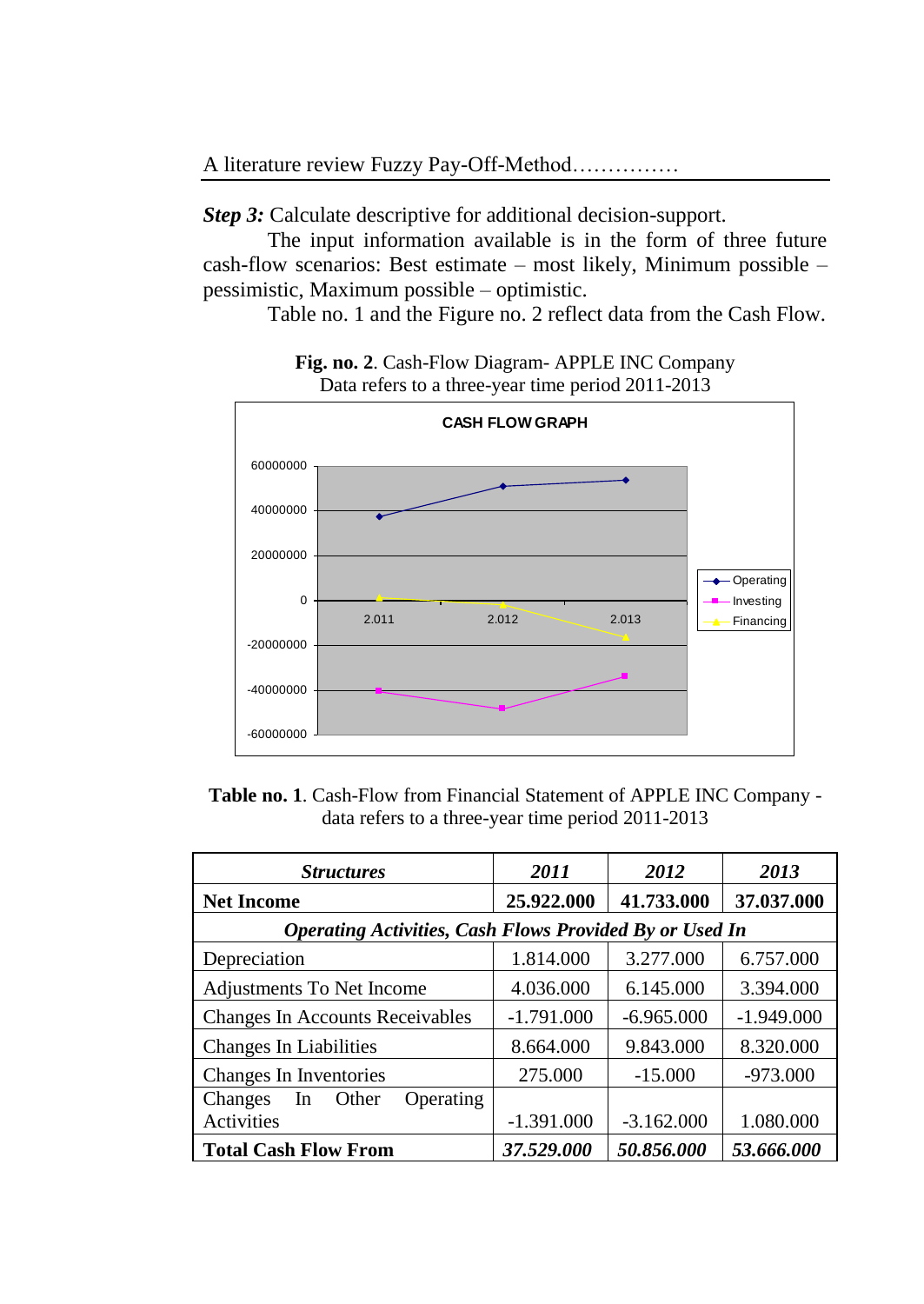| <b>Operating Activities</b>                                    |                                                                |                               |               |  |  |  |
|----------------------------------------------------------------|----------------------------------------------------------------|-------------------------------|---------------|--|--|--|
|                                                                | <b>Investing Activities, Cash Flows Provided By or Used In</b> |                               |               |  |  |  |
|                                                                |                                                                |                               |               |  |  |  |
| Capital Expenditures                                           | $-4.260.000$                                                   | $-8.295.000$                  | $-8.165.000$  |  |  |  |
| Investments                                                    | $-32.464.000$                                                  | $-38.427.000$                 | $-24.042.000$ |  |  |  |
| Other Cash flows from Investing                                |                                                                |                               |               |  |  |  |
| Activities                                                     | $-3.695.000$                                                   | $-1.505.000$                  | $-1.567.000$  |  |  |  |
| <b>Flows</b><br>From<br><b>Total</b><br>Cash                   |                                                                |                               |               |  |  |  |
| <b>Investing Activities</b>                                    |                                                                | $-40.419.000$   $-48.227.000$ | $-33.774.000$ |  |  |  |
| <b>Financing Activities, Cash Flows Provided By or Used In</b> |                                                                |                               |               |  |  |  |
|                                                                |                                                                |                               |               |  |  |  |
| Dividends Paid                                                 | 0                                                              | $-2.488,000$                  | $-10.564.000$ |  |  |  |
| <b>Sale Purchase of Stock</b>                                  | 831.000                                                        | 665.000                       | $-22.330.000$ |  |  |  |
| Net Borrowings                                                 | 0                                                              | 0                             | 16.896.000    |  |  |  |
| Other Cash Flows from Financing                                |                                                                |                               |               |  |  |  |
| Activities                                                     | $-520.000$                                                     | $-1.226.000$                  | $-1.082.000$  |  |  |  |
| <b>Total Cash Flows From</b>                                   |                                                                |                               |               |  |  |  |
| <b>Financing Activities</b>                                    | 1.444.000                                                      | -1.698.000                    | -16.379.000   |  |  |  |
| <b>Effect Of Exchange Rate Changes</b>                         | 0                                                              | $\Omega$                      | 0             |  |  |  |
| <b>Change In Cash and Cash</b>                                 |                                                                |                               |               |  |  |  |
| <b>Equivalents</b>                                             | -1.446.000                                                     | 931.000                       | 3.513.000     |  |  |  |

# D. Manaţe, M. Crăciun, E. Horváth-Balta, I. Horváth-Balta

Table no. 2 present the ROV obtained for Operating, Investing, Financing Cash Flow, respectively Change in Cash and Cash Equivalents.

We observe that the obtained values are positive, negative and zero. In case of Operating and Financing Cash Flow ROV is positive, that means it is profitable to invest.

The obtained data is in concordance with the Cash Flow trends presented in Figure no. 2.

## **Conclusions**

The FPOM method is simpler to apply than other, more complex methods, mentioned in section 2.

Using triangular fuzzy numbers make very easy implementations possible with the most commonly used spreadsheet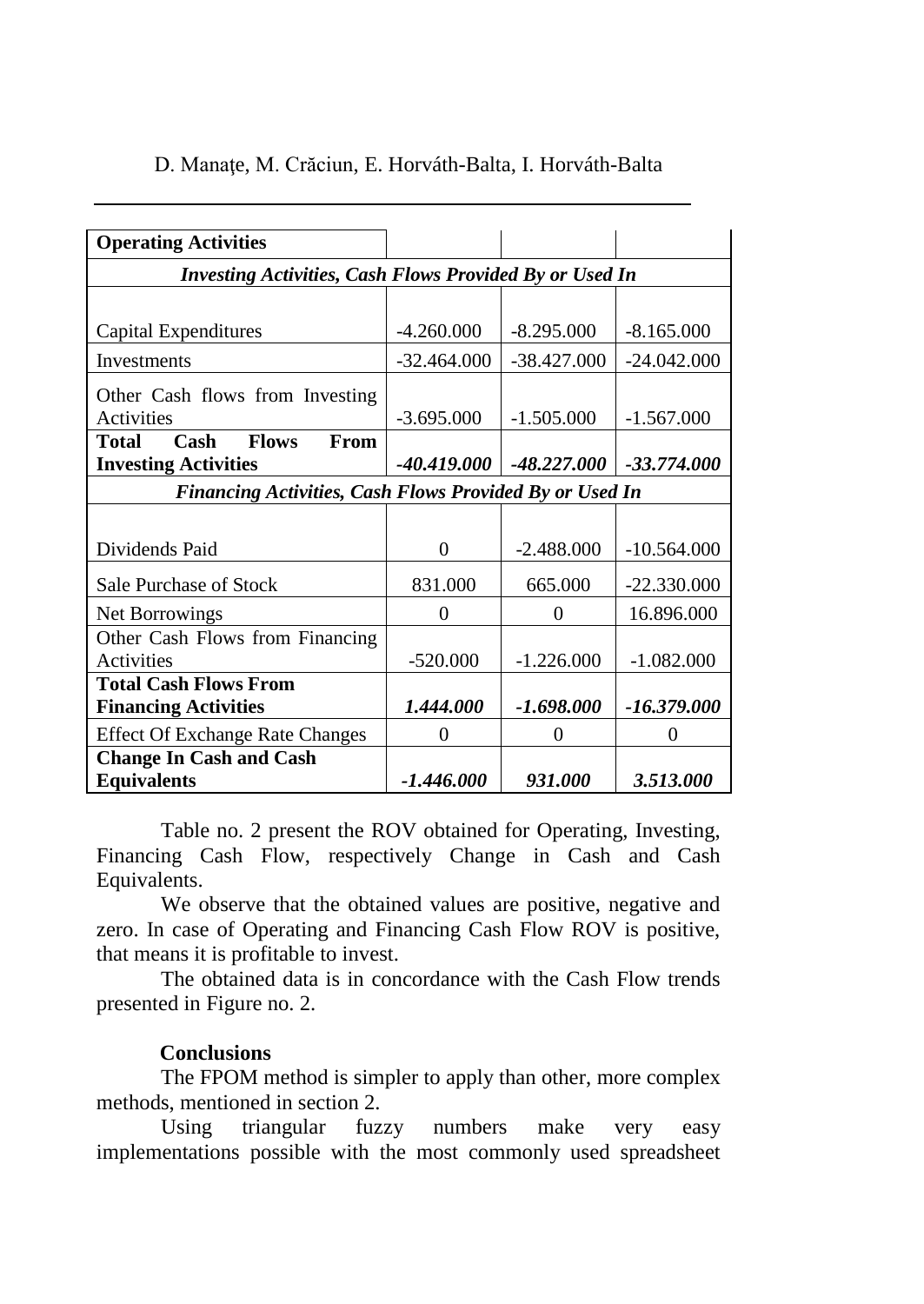software; this opens avenues for ROV to find its way to more practitioners.

| $\sqrt{\text{Operating Cash Flow}}$ |            | 2.011  | 2.012  | 2.013<br><b>NPV</b> |                                                    |  | $a > \alpha$     |             |        |
|-------------------------------------|------------|--------|--------|---------------------|----------------------------------------------------|--|------------------|-------------|--------|
| maximum                             | $a + B$    | 37.529 | 50.856 | 53.666              | $128.229$   $\beta$ = 12.529   E(A <sub>+</sub> )= |  |                  |             | 25.838 |
| best estimated                      | a          | 25,000 | 38,000 | 42,000              | 94.558                                             |  |                  | $A_{total}$ | 10.015 |
| minimum                             | $a-\alpha$ | 17.500 | 26,000 | 31.800              | 67.719                                             |  | $\alpha = 7.500$ | $A =$       | 6.265  |
|                                     |            |        |        |                     |                                                    |  |                  | $ROV =$     | 6.163  |

**Table no. 2**. ROV obtained with FPOM

| <b>Investing Cash Flow</b> |            | 2.011     | 2.012     | 2.013     | <b>NPV</b> |                                        |             | a<0             |
|----------------------------|------------|-----------|-----------|-----------|------------|----------------------------------------|-------------|-----------------|
| maximum                    | $a + B$    | 15.000    | 12.000    | 17.000    |            | $39.855$ $\beta$ = 55.419   E(A)=      |             | -47.769         |
| best estimated             |            | $-40.419$ | $-48.227$ | $-33.774$ | $-111.413$ |                                        | $A_{total}$ | 40.000          |
| minimum                    | $a-\alpha$ | $-65.000$ | $-72.000$ |           |            | $-51.000$ $-171.267$ $\alpha$ = 24.581 | $A_i =$     | 27.710          |
|                            |            |           |           |           |            |                                        |             | $ROV = -33.091$ |

| <b>Financing Cash Flow</b> |            | 2.011 | 2.012    | 2.013     | <b>NPV</b> |                          | $a > \alpha$ |       |
|----------------------------|------------|-------|----------|-----------|------------|--------------------------|--------------|-------|
| maximum                    | a+B        | 3.200 | 200      | $-7.800$  |            | $-3.509$   $\beta$ = 700 | $E(A_1)=$    | 2.441 |
| best estimated             | a          | 2.500 | $-275$   | $-1.500$  | 836        |                          | $A_{total}$  | 878   |
| minimum                    | $a-\alpha$ | 1.444 | $-1.698$ | $-16.379$ | $-14.314$  | $\alpha$ = 1.056         | $A_i =$      | 350   |
|                            |            |       |          |           |            |                          | $ROV =$      | 973   |

| <b>Change In Cash and</b><br><b>Cash Equivalents</b> |            | 2.011   | 2.012 | 2.013 | <b>NPV</b> |                          |             | $\alpha + \beta \leq 0$ |
|------------------------------------------------------|------------|---------|-------|-------|------------|--------------------------|-------------|-------------------------|
| maximum                                              | a+B        | $-2650$ | 1340  | 4750  |            | $2.795$ $\beta$ = -1.204 | $E(A_+) =$  |                         |
| best estimated                                       |            | $-1446$ | 931   | 3513  | 2.502      |                          | $A_{total}$ | 1725                    |
| minimum                                              | $a-\alpha$ | 800     | 500   | 2800  | 3.634      | $\alpha = -2.246$        | $A_1 =$     | 602                     |
|                                                      |            |         |       |       |            |                          | $ROV=$      |                         |

The method is flexible as it can be used when the fuzzy NPV is generated from scenarios or as fuzzy numbers from the beginning of the analysis.

As information changes and uncertainty is reduced, this should be reflected in the fuzzy NPV, the more there is uncertainty the wider the distribution should be, and when uncertainty is reduced the width of the distribution should decrease. Only under full certainty should the distribution be represented by a single number, as the method uses fuzzy NPV there is a possibility to have the size of the distribution decrease with a lesser degree of uncertainty, this is an advantage over probability based methods.

In case when all the values of the fuzzy NPV are greater than zero, the single number NPV equals ROV, which indicates immediate investments.

The FPOM for ROV opens possibilities for making ROV evaluation tools that will help managers to construct real option analyses - ROA for systems of RO that are present currently in many types of investments.